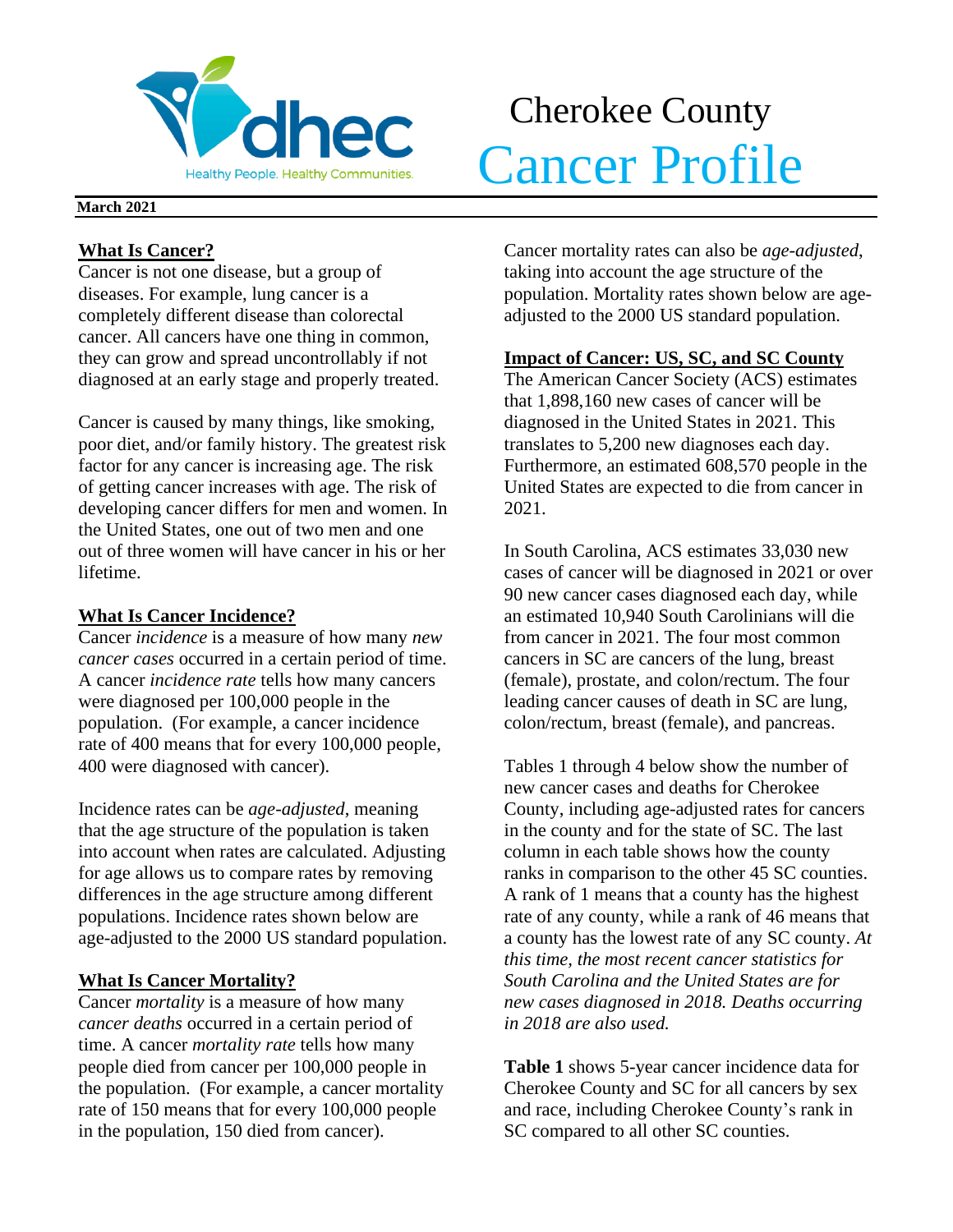| Table 1. Cancer Incidence by Sex and Race, |
|--------------------------------------------|
| 2014-2018, Cherokee County and South       |
| Carolina <sup>*</sup>                      |

|        | SС     | <b>Cherokee County</b> |           |           |
|--------|--------|------------------------|-----------|-----------|
|        | 5-year | 5-year                 | new       | <b>SC</b> |
|        | rate   | rate                   | $cases^*$ | rank      |
| all    | 450    | 481                    | 335       | 5         |
| male   | 503    | 556                    | 181       | 6         |
| female | 411    | 427                    | 153       | 10        |
| white  | 452    | 487                    | 279       | 5         |
| black  | 441    | 464                    | 53        | 13        |

\***Counts are annual averages based on 5 years of data.** 5-year rates are per 100,000 age-adjusted to the 2000 US standard population. Statistics do not include *in situ* cancers, except for bladder. Source: SC Central Cancer Registry. ~ Statistic could not be calculated (small counts).

**Table 2** shows 5-year cancer mortality data for Cherokee County and SC for all cancers by sex and race, including Cherokee County's rank in SC compared to all other SC counties.

Table 2. Cancer Mortality by Sex and Race, 2014- 2018, Cherokee County and South Carolina\*

|        | <b>SC</b> | <b>Cherokee County</b> |         |      |
|--------|-----------|------------------------|---------|------|
|        | 5-year    | 5-year                 | lives   | SС   |
|        | rate      | rate                   | $lost*$ | rank |
| all    | 165       | 176                    | 122     | 21   |
| male   | 203       | 230                    | 70      | 18   |
| female | 137       | 137                    | 52      | 28   |
| white  | 160       | 178                    | 103     | 15   |
| black  | 185       | 172                    | 19      | 36   |

\***Counts are annual averages based on 5 years of data.** 5-year rates are per 100,000 age-adjusted to the 2000 US standard population. Sources: SC Central Cancer Registry and SC Vital Records. ~ Statistic could not be calculated (small counts).

**Table 3** shows 5-year cancer incidence data for Cherokee County and SC for selected cancers, including Cherokee County's rank in SC compared to all other SC counties.

| Table 3. Cancer Incidence for Selected Cancers, |
|-------------------------------------------------|
| 2014-2018, Cherokee County and South Carolina*  |

|          | SC     | <b>Cherokee County</b> |          |      |  |
|----------|--------|------------------------|----------|------|--|
| cancer   | 5-year | 5-year                 | new      | SС   |  |
|          | rate   | rate                   | $cases*$ | rank |  |
| breast   |        |                        |          |      |  |
| (female) | 130    | 124                    | 45       | 31   |  |
| prostate | 113    | 111                    | 38       | 25   |  |
| (male)   |        |                        |          |      |  |
| $l$ ung/ |        |                        |          |      |  |
| bronchus | 63     | 80                     | 58       | 5    |  |
| colon/   |        |                        |          |      |  |
| rectum   | 38     | 44                     | 31       | 14   |  |
| pancreas | 14     | 12                     | 8        | 34   |  |

\***Counts are annual averages based on 5 years of data.** 5-year rates are per 100,000 age-adjusted to the 2000 US standard population. Statistics do not include *in situ* cancers, except for bladder. Source: SC Central Cancer Registry. ~ Statistic could not be calculated (small counts).

**Table 4** shows 5-year cancer mortality data for Cherokee County and SC for selected cancers, including Cherokee County's rank in SC compared to all other SC counties.

| Table 4. Cancer Mortality for Selected Cancers, |
|-------------------------------------------------|
| 2014-2018, Cherokee County and South Carolina*  |

|                 | <b>SC</b> | <b>Cherokee County</b> |         |      |  |
|-----------------|-----------|------------------------|---------|------|--|
|                 | 5-year    | 5-year                 | lives   | SС   |  |
| cancer          | rate      | rate                   | $lost*$ | rank |  |
| breast          |           |                        |         |      |  |
| (female)        | 22        | 18                     | 7       | 41   |  |
| prostate        |           |                        |         |      |  |
| (male)          | 22        | 18                     | 5       | 34   |  |
| lung/           |           |                        |         |      |  |
| bronchus        | 43        | 50                     | 36      | 12   |  |
| $\text{colon}/$ |           |                        |         |      |  |
| rectum          | 14        | 17                     | 12      | 21   |  |
| pancreas        |           | 10                     |         | 39   |  |

\***Counts are annual averages based on 5 years of data.** 5-year rates are per 100,000 age-adjusted to the 2000 US standard population. Sources: SC Central Cancer Registry and SC Vital Records. ~ Statistic could not be calculated (small counts).

**Table 5** shows the percentage of cancers diagnosed in early and late stages of disease in Cherokee County and SC. Cancers diagnosed in late stages lessen the potential for successful treatment and raise the risk of premature loss of life.